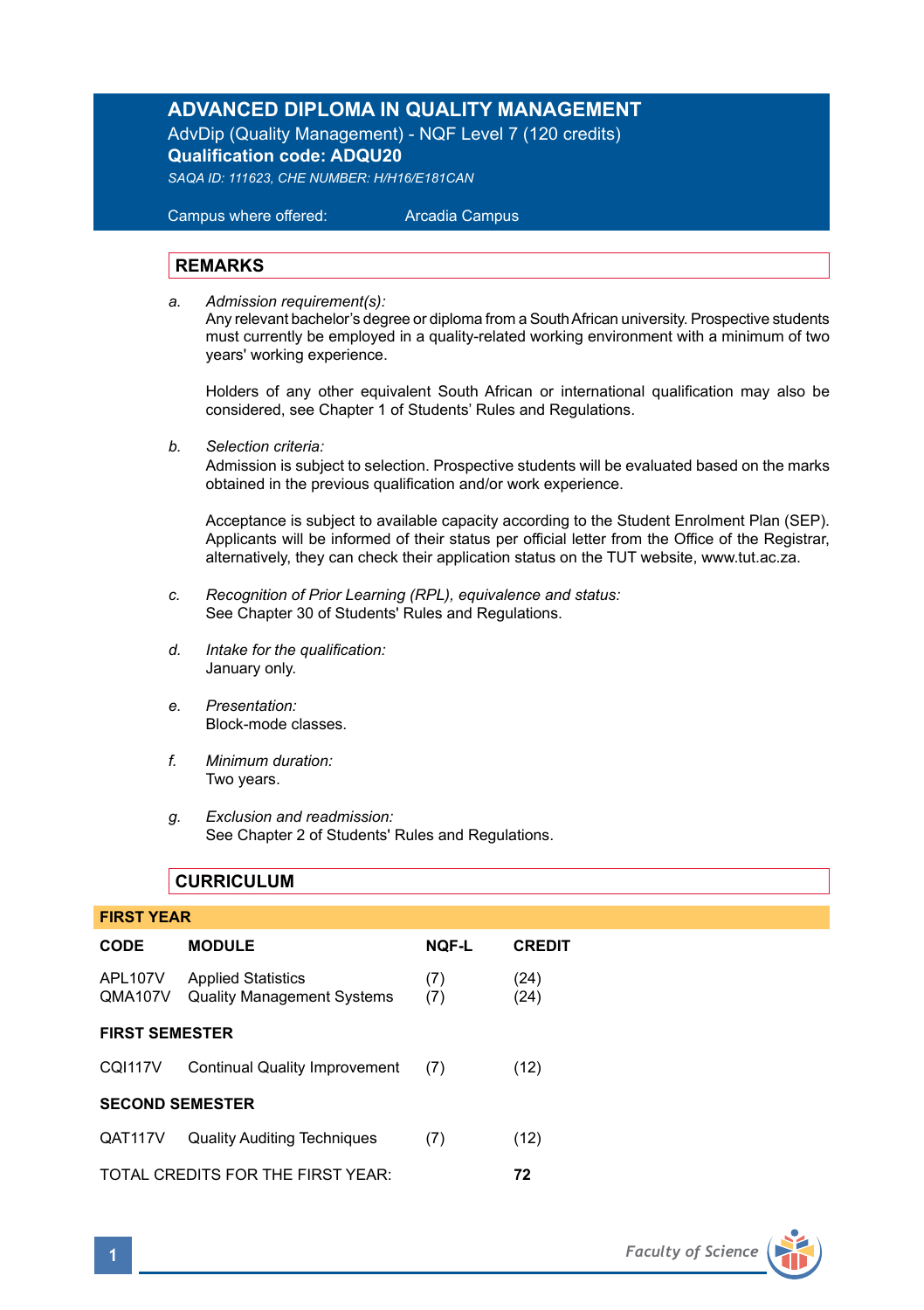| <b>CODE</b>                              | <b>MODULE</b>                                                            | <b>NQF-L</b> | <b>CREDIT</b> |  |  |
|------------------------------------------|--------------------------------------------------------------------------|--------------|---------------|--|--|
| RPQ107V                                  | Research Project                                                         | (7)          | (24)          |  |  |
| <b>FIRST SEMESTER</b>                    |                                                                          |              |               |  |  |
| <b>IGP117V</b><br>RQM117V                | Integrated Project Management<br>Introduction to Research<br>Methodology | (7)<br>(7)   | (12)<br>(12)  |  |  |
| TOTAL CREDITS FOR THE SECOND YEAR:<br>48 |                                                                          |              |               |  |  |
|                                          | TOTAL CREDITS FOR THE QUALIFICATION:                                     | 120          |               |  |  |

# **MODULE INFORMATION (OVERVIEW OF SYLLABUS)**

The syllabus content is subject to change to accommodate industry changes. Please note that a more detailed syllabus is available at the Department or in the study guide that is applicable to a particular module. At time of publication, the syllabus content was defined as follows:

## **A**

**SECOND YEAR** 

# **APPLIED STATISTICS (APL107V) PRACTICAL EXAMINATION**

## *(Module custodian: Department of Mathematics and Statistics)*

Statistical concepts, data types, sampling, Summaries data using tables and graphs, Measures of location and dispersion, Probability and probability distributions, Inferential statistics on a single mean, proportion or variance, Simple regression and correlation. Reporting on statistical findings. Inferential statistics on multiple means, proportions or variances, Chi-square tests, Basic statistical process control, and theory of six sigma. (Total notional time: 240 hours)

# **C**

#### **CONTINUAL QUALITY IMPROVEMENT (CQI117V) 1 X 3-HOUR PAPER** *(Module custodian: Department of Mathematics and Statistics)*

Introduction to TQM, Business philosophy, Setting objectives, Business improvement/Waste reduction, Quality Function Deployment, Quality costs-overview, Quality Policy Deployment, Benchmarking, Business requirements, Systems management, and quality improvement. (Total notional time: 120 hours)

## **I**

# **INTEGRATED PROJECT MANAGEMENT (IGP117V) 1 X 3-HOUR PAPER**

#### *(Module custodian: Department of Mathematics and Statistics)*  Theory of project management, ISO 21500:2012 Guidance on Project Management, Risk management in a project environment/ISO 31000, Project management principles, Project management tools, Developing a project plan, Management and Control of Projects, Project Scheduling and budgeting, Project management in a Quality environment, and project reporting. (Total notional time: 120 hours)

# **INTRODUCTION TO RESEARCH METHODOLOGY (RQM117V) 1 X 3-HOUR PAPER**

## *(Module custodian: Department of Mathematics and Statistics)*

Literature Review, Hypotheses and research objectives Research methods, Data collection methods, Statistical methods and data analysis, Research ethics, and creative writing. (Total notional time: 120 hours)